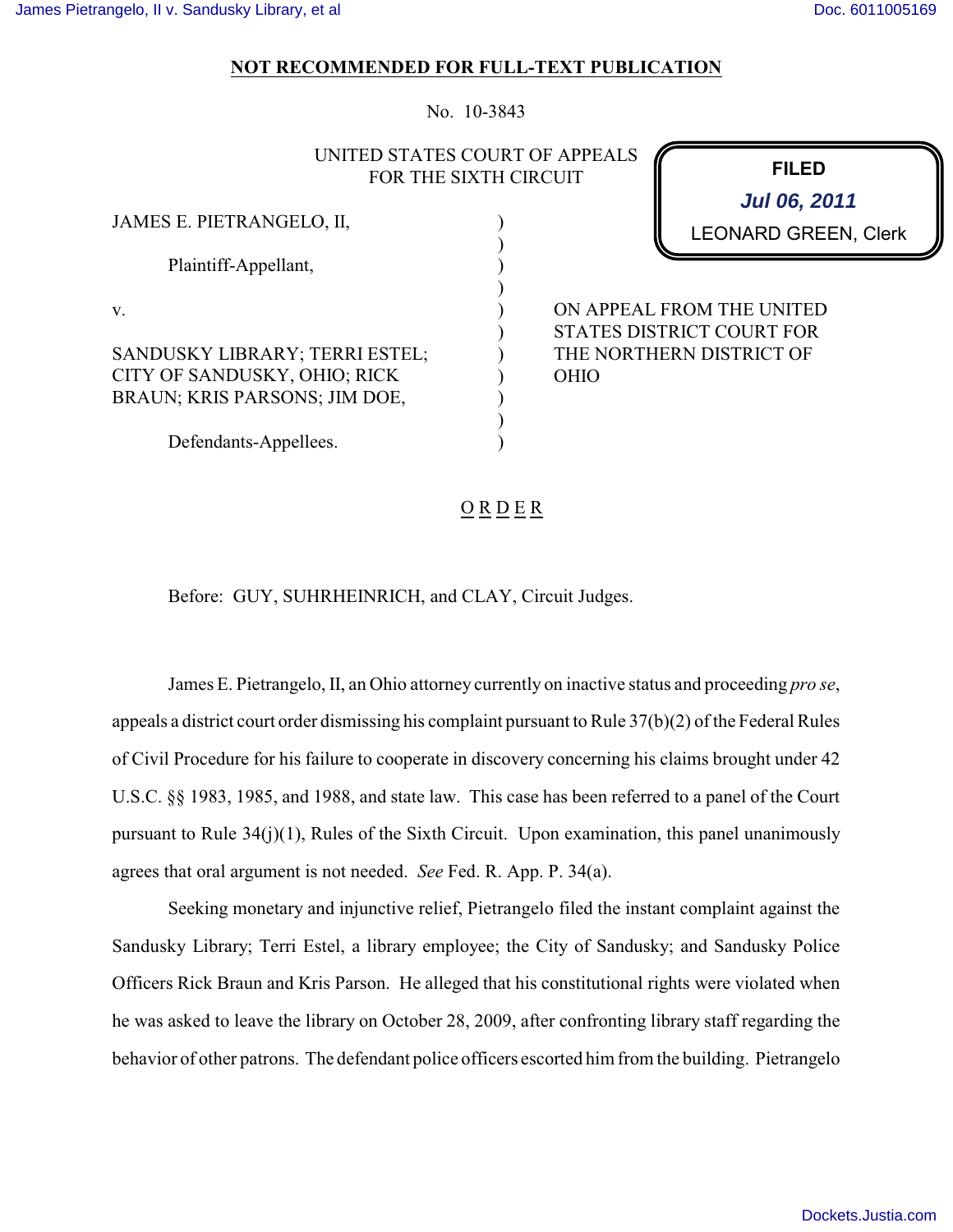also asserted state law claims for wrongful ejectment, conversion, defamation, intentional infliction of emotional distress, false arrest, and breach of contract.

The parties began taking discovery soon after the lawsuit was filed. However, during his deposition taken on March 5, 2010, Pietrangelo objected to the defendants' request to list "the name of each medical practitioner, therapist or other healthcare worker who has treated [him] for the extreme emotional distress [he] allege[d] to have suffered." Pietrangelo also refused to answer, among similar questions including whether he had seen a doctor about sleep problems; whether he had been treated for anxiety or depression; whether he has ever been treated by a mental health practitioner for "any injury or illness caused by the events of October 28, 2009"; what year he was born; whether he has retained counsel; whether he has an active law license; whether he has ever resided in Vermont; whether he moved to Ohio; whether he has ever been deposed; where he went to college; whether he was married or had any hobbies; and under which statute he claimed damages. Pietrangelo asserted that the questions were "[n]ot reasonably calculated to lead to discovery of admissible evidence" and that they were "premature."

Because of Pietrangelo's refusal to answer the foregoing questions, counsel for the City defendants contacted the district court to resolve the dispute over the relevance of the information. The district court ordered Pietrangelo three times to answer the questions and warned him of the possible consequences, including dismissal of his case, if he failed to do so. The deposition recommenced, at which time Pietrangelo refused to answer subsequent questions. Counsel for the City contacted the court, once again, for assistance concerning Pietrangelo's refusal to answer the questions. This time, the court confirmed that Pietrangelo refused to answer the questions, concluded that he had violated the court's earlier order, and suggested that the deposition continue to the extent possible. The deposition continued but Pietrangelo refused to answer additional questions.

Thereafter, the defendants sought an order to show cause and sanctions based on Pietrangelo's repeated refusal to respond to relevant questions during his deposition. At a show cause hearing held on June 14, 2010, the district court found Pietrangelo in contempt of court,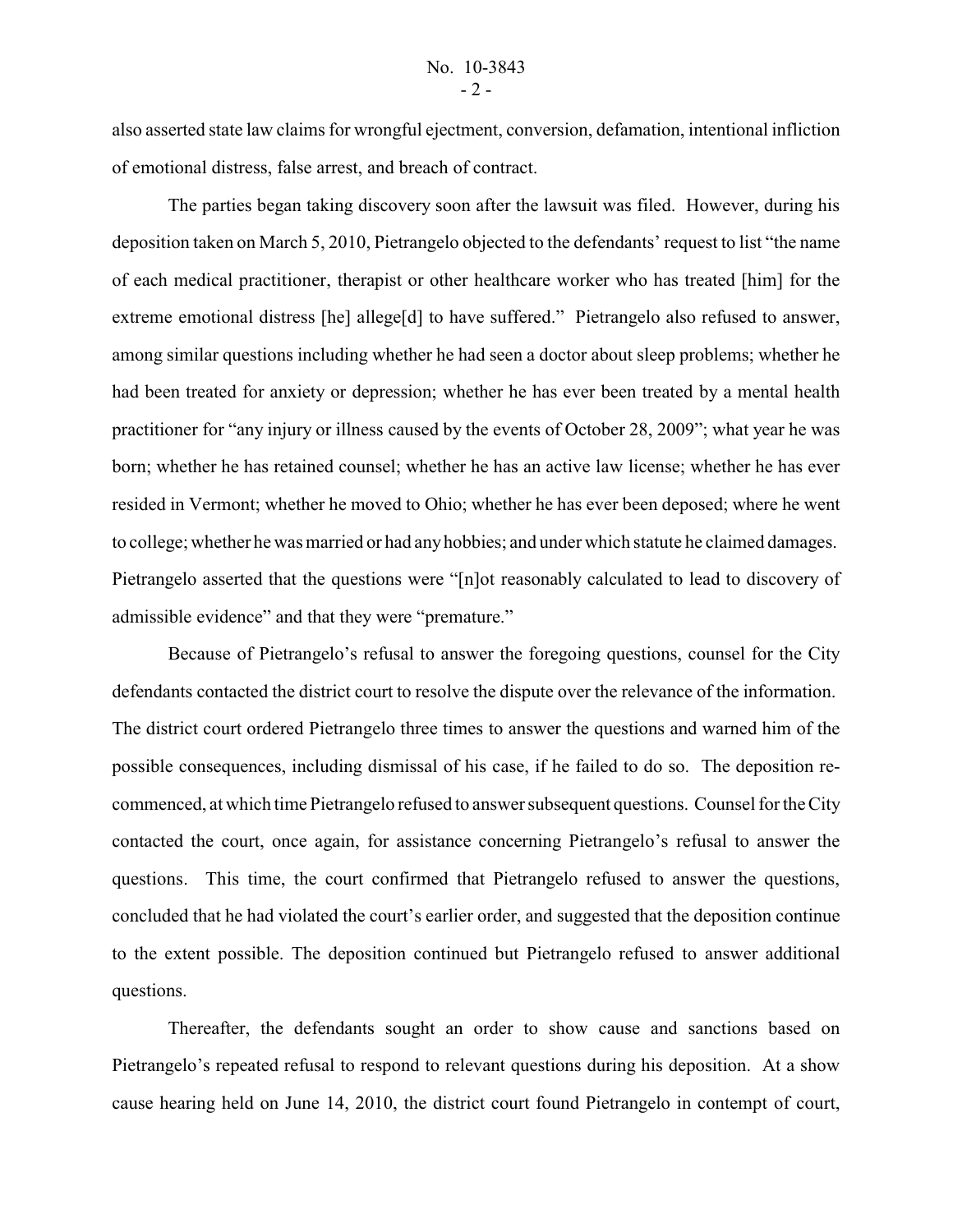dismissed his complaint with prejudice, and imposed sanctions. On June 22, 2010, a written order was entered to this effect. Pietrangelo filed a notice of appeal from this order on July 9, 2010. The district court later entered an order awarding the defendants attorneys' fees.

On appeal, Pietrangelo argues that he was not afforded due process during the contempt proceedings. He also raises numerous challenges to the validity of the district court's contempt ruling, asserting, *inter alia*, that the ruling was invalid because (1) the district court could not conduct a telephonic hearing on the record; (2) the court refused his request to suspend the deposition to allow him to file a motion for protective order; and (3) the district court was biased. He also argues that the award of attorneys' fees was improper.

A district court's dismissal of a complaint under Federal Rule of Civil Procedure 37(b)(2) is reviewed for an abuse of discretion. *First Bank of Marietta v. Hartford Underwriters Ins. Co.*, 307 F.3d 501, 510 (6th Cir. 2002). An abuse of discretion occurs if the district court "based its ruling on an erroneous view of the law or on a clearly erroneous assessment of the evidence." *Cooter & Gell v. Hartmarx Corp.*, 496 U.S. 384, 405 (1990); *see also Salkil v. Mount Sterling Twp. Police Dep't*, 458 F.3d 520, 527-28 (6th Cir. 2006). Moreover, an abuse of discretion is found only when this Court is left with "the definite and firm conviction that the court below committed a clear error of judgment." *Sako v. Gonzales*, 434 F.3d 857, 863 (6th Cir. 2006) (quoting *Balani v. INS*, 669 F.2d 1157, 1160 (6th Cir. 1982)).

In determining whether the dismissal amounts to an abuse of discretion, this Court considers:

 "(1) whether the party's failure [to cooperate in discovery] is due to willfulness, bad faith, or fault; (2) whether the adversary was prejudiced by the dismissed party's [failure to cooperate in discovery]; (3) whether the dismissed party was warned that failure to cooperate could lead to dismissal; and (4) whether less drastic sanctions were imposed or considered before dismissal was ordered."

*United States v. Reyes*, 307 F.3d 451, 458 (6th Cir. 2002) (quoting *Knoll v. Am. Tel. & Tel. Co.*, 176 F.3d 359, 363 (6th Cir. 1999)). "Although no one factor is dispositive, dismissal is proper if the record demonstrates delay or contumacious conduct." *Id.* The plaintiff "has the burden of showing that his failure to comply was due to inability, not willfulness or bad faith." *Id*. A district court does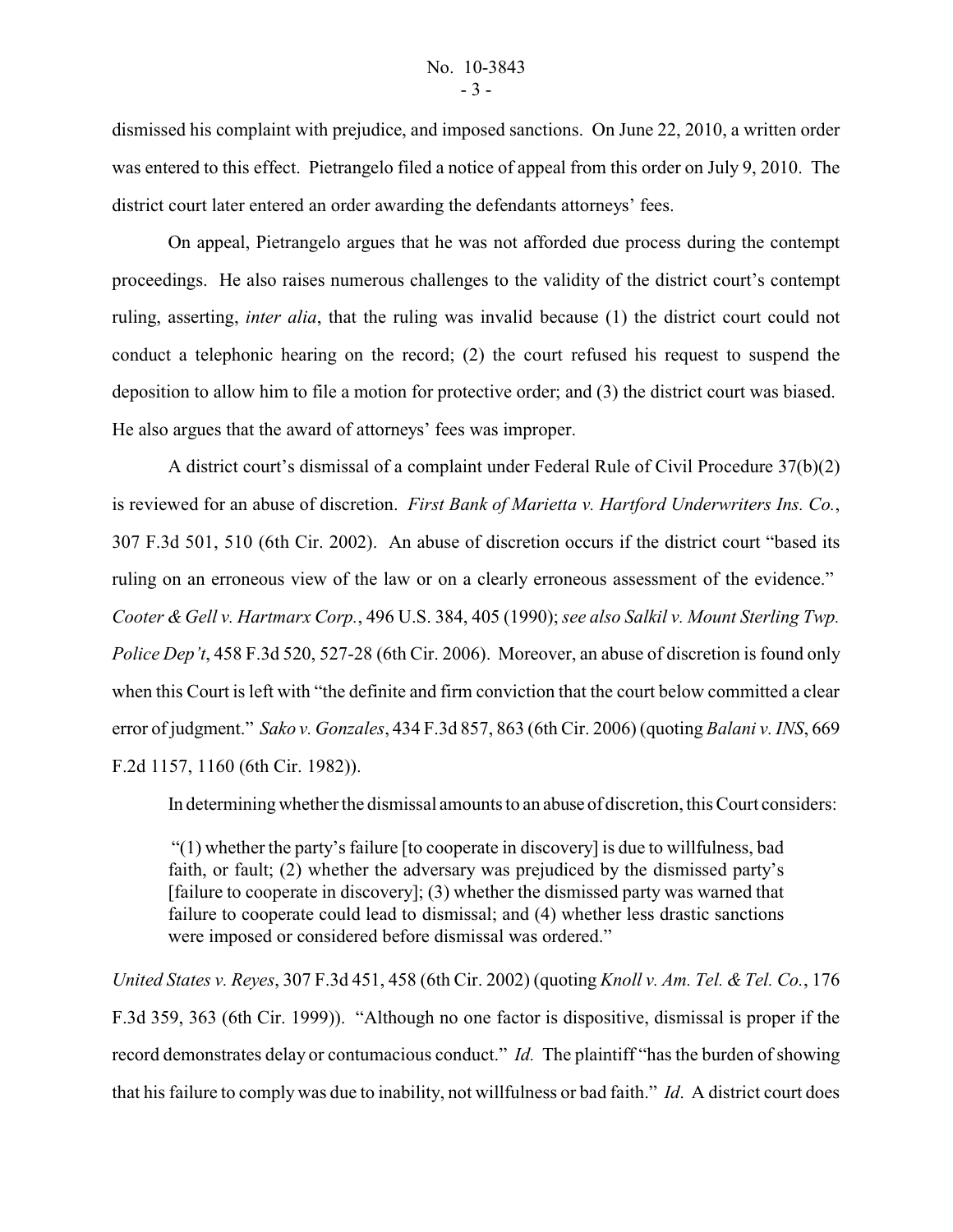not abuse its discretion in dismissing a case "if the party has the ability to comply with a discovery order but does not." *Id*.

 Regarding the first factor, the district court explicitly directed Pietrangelo to answer the questions propounded to him. Contrary to Pietrangelo's argument on appeal, these questions were well within the scope of pretrial discovery. *See* Fed. R. Civ. P 26(b) (parties in a civil action may obtain discovery regarding any unprivileged matter that is relevant to the claim or defense of any party). And because Pietrangelo's damages claim put his mental health at issue, his medical records were not privileged. *Cf. Maday v. Pub. Libraries of Saginaw*, 480 F.3d 815, 821 (6th Cir. 2007) (holding that the plaintiff waived psychotherapist-patient privilege by seeking mental health damages). Pietrangelo repeatedly refused to answer. His refusal was without any lawful basis and in complete defiance of the court's order. Moreover, it is noted that Pietrangelo is an attorney, albeit currently inactive. As pointed out by the district court, "an attorney should most understand the importance of complying with court orders, and the consequences of failing to do so." We conclude that Pietrangelo's withholding of his responses to relevant questions was willful.

Regarding the second factor, the defendants were unable to prepare and present an adequate defense without Pietrangelo's complete cooperation during the deposition. Accordingly, we conclude that the defendants were prejudiced by Pietrangelo's failure to cooperate in discovery.

As to the third factor, the district court gave Pietrangelo ample warning regarding the possible consequences of continued failure to cooperate in discovery.

Regarding the fourth factor, although it is not evident from the record whether less drastic sanctions were considered before dismissal was ordered, no single factor of these four is dispositive, and dismissal may be proper even if the court did not consider a lesser sanction when, as here, a clear record of delay is found in the record. *See Harmon v. CSX Transp., Inc.*, 110 F.3d 364, 368-69 (6th Cir. 1997) (in the context of sanctioning counsel).

Pietrangelo asserts that he was denied due process during the contempt proceedings. "[C]ivil contempt sanctions, or those penalties designed to compel future compliance with a court order, are considered to be coercive and avoidable through obedience, and thus may be imposed in an ordinary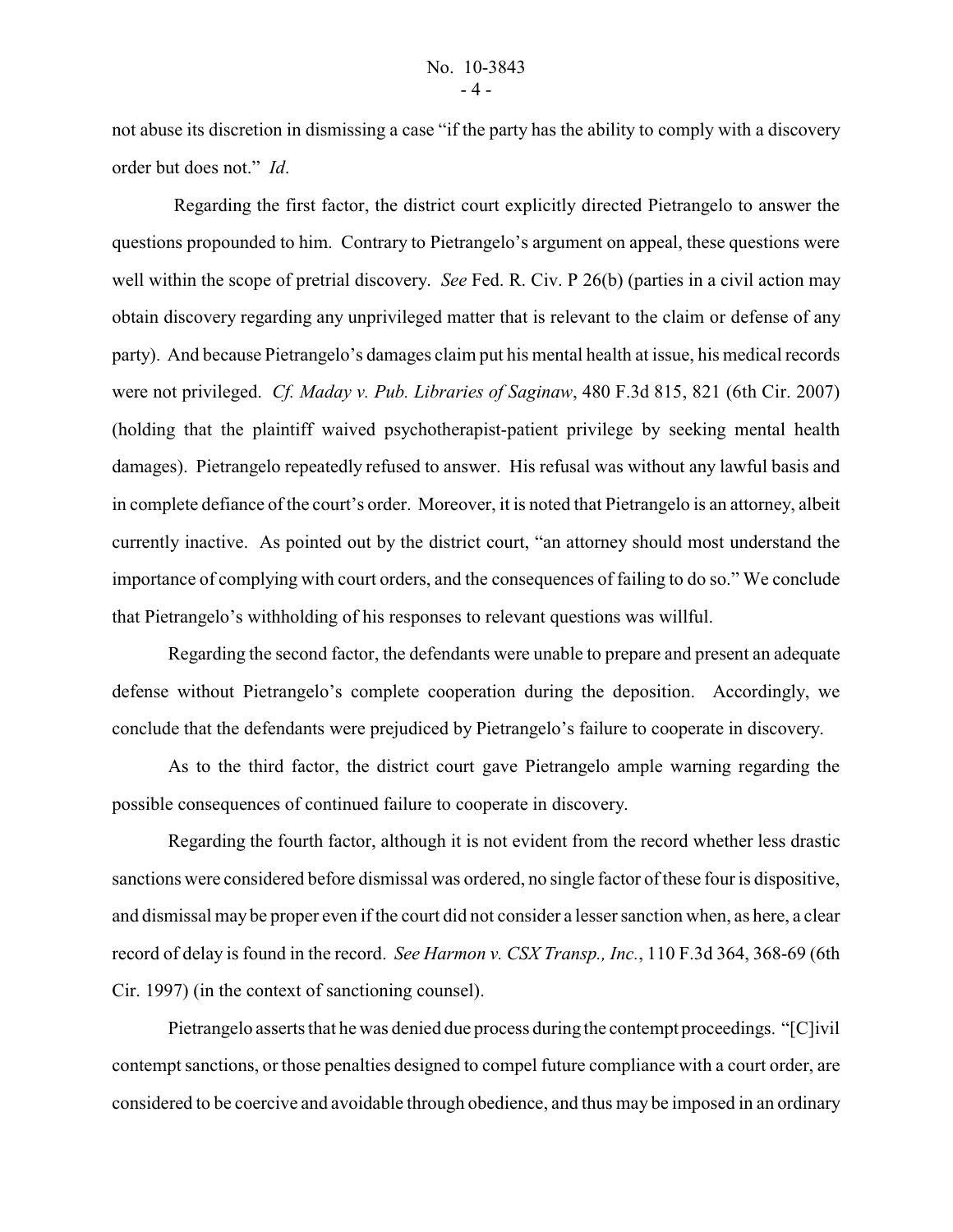civil proceeding upon notice and an opportunity to be heard." *Int'l Union, United Mine Workers of Am. v. Bagwell*, 512 U.S. 821, 827 (1994). As the foregoing shows, Pietrangelo was accorded notice and an opportunity to be heard whenever his vexatious conduct was challenged and when the parties moved for sanctions and civil contempt. Having considered the four factors, we conclude that the district court did not abuse its discretion in dismissing Pietrangelo's complaint for his failure to cooperate in discovery.

Although Pietrangelo attacks the district court's contempt ruling on multiple grounds, most of these attacks are clearly baseless and merit no discussion. His argument that the district court could not conduct a telephonic hearing on the record is without merit. *See* Northern District of Ohio Local Civil Rule 37.1 ("The Judicial Officer may attempt to resolve the discovery dispute by telephone conference.").

His argument that the district court abused its discretion by refusing his request to suspend the deposition to allow him to file a motion for a protective order under Federal Rule of Civil Procedure  $30(d)(3)$  is also without merit. Pietrangelo was unable to identify any arguable basis for his refusal to answer that he could have developed in a motion for a protective order. In these circumstances, the district court did not abuse its discretion by refusing his request to suspend the deposition to allow him to file a motion. *Cf. Coleman v. Am. Red Cross*, 979 F.2d 1135, 1138 (6th Cir. 1992) (whether to issue a protective order forbidding certain discovery is for the district court's discretion).

His judicial bias claim relates to adverse legal rulings. Judicial rulings alone almost never constitute a valid basis for a finding of judicial bias. *See Liteky v. United States*, 510 U.S. 540, 555 (1994). As Pietrangelo's allegations of bias are based on his displeasure with the district court's judgment, no bias has been established. *Id*.

Finally, to the extent the parties' briefs present arguments regarding the August 23, 2010, order granting the defendants' motions for attorneys' fees and costs, the issue is not before this Court. Because the district court granted the defendants' motion after Pietrangelo filed the instant appeal and the defendants' motion did not fall under Federal Rule of Appellate Procedure 4(a)(4),